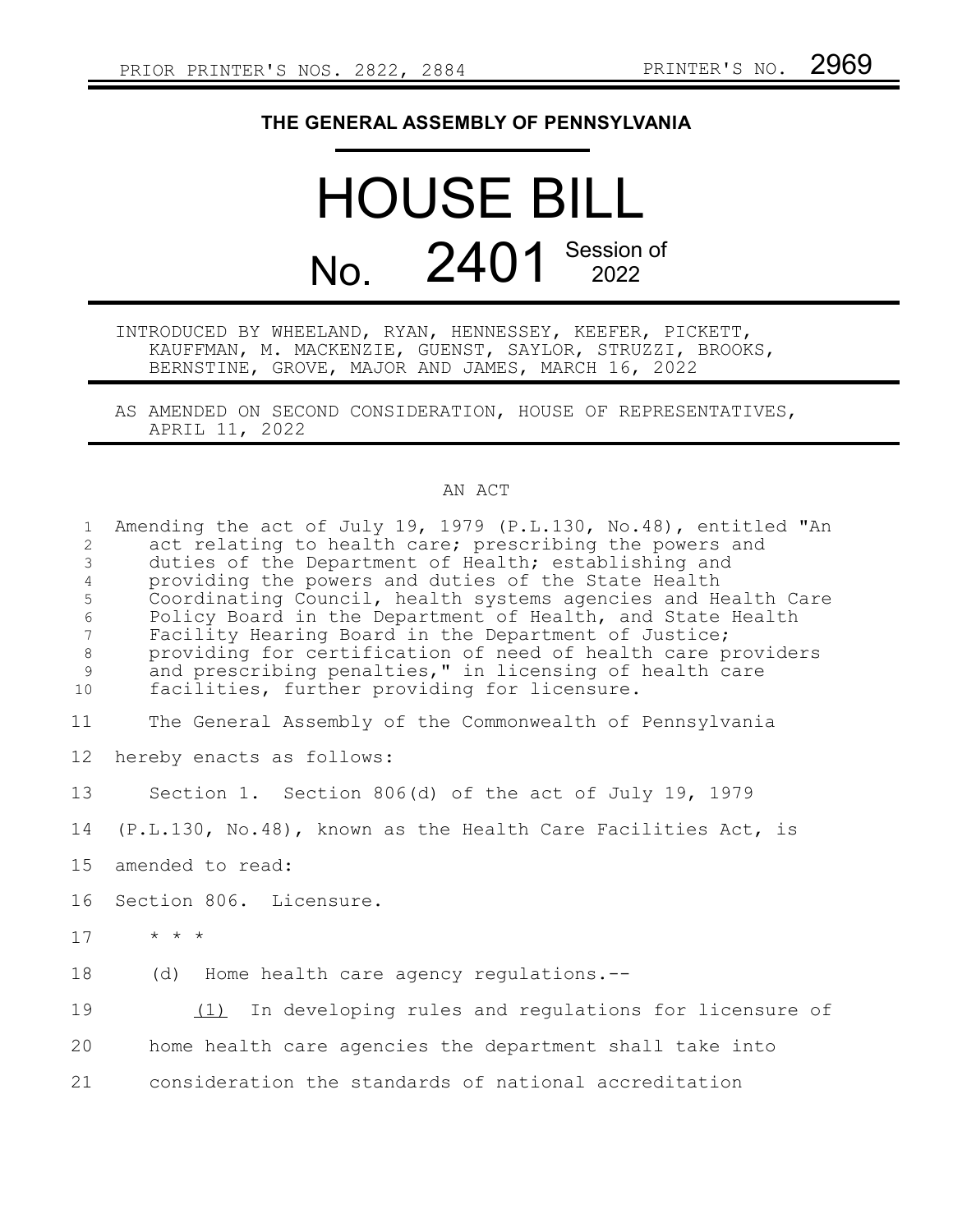organizations as the department may find appropriate. (2) Home health care services may be ordered by nurse practitioners and physician assistants as provided under sections 1814(a) and 1835(a) of the Social Security Act (49 Stat. 620, 42 U.S.C. § 1395 et seq.), if the nurse practitioner's or physician assistant's collaborating or supervising physician is identified in the patient's written plan of treatment. Upon receipt of the necessary Federal waivers or approvals for medical assistance programs under paragraph (3), home health care services for individuals eligible for medical assistance may also be ordered by nurse practitioners and physician assistants if the nurse practitioner's or physician assistant's collaborating or supervising physician is identified in the patient's written plan of treatment. (3) The Department of Human Services shall submit a request for Federal waivers or approvals for medical assistance programs to the Federal Government as necessary to implement paragraph (2) and to ensure compliance with Federal law. (4) Within 30 days of issuance, an order of home health care services must be signed and dated by a physician, nurse practitioner or physician assistant. (5) The department shall REQUIRE HOME HEALTH CARE AGENCIES PROVIDING HOME HEALTH AIDE SERVICES TO comply with 42 CFR 484.80(h) (relating to condition of participation: home health aide services) for the purposes of this subsection. (6) Home health care agencies certified as providers by the department to the Federal Government for purposes of the **<--** 1 2 3 4 5 6 7 8 9 10 11 12 13 14 15 16 17 18 19 20 21 22 23 24 25 26 27 28 29 30

20220HB2401PN2969 - 2 -